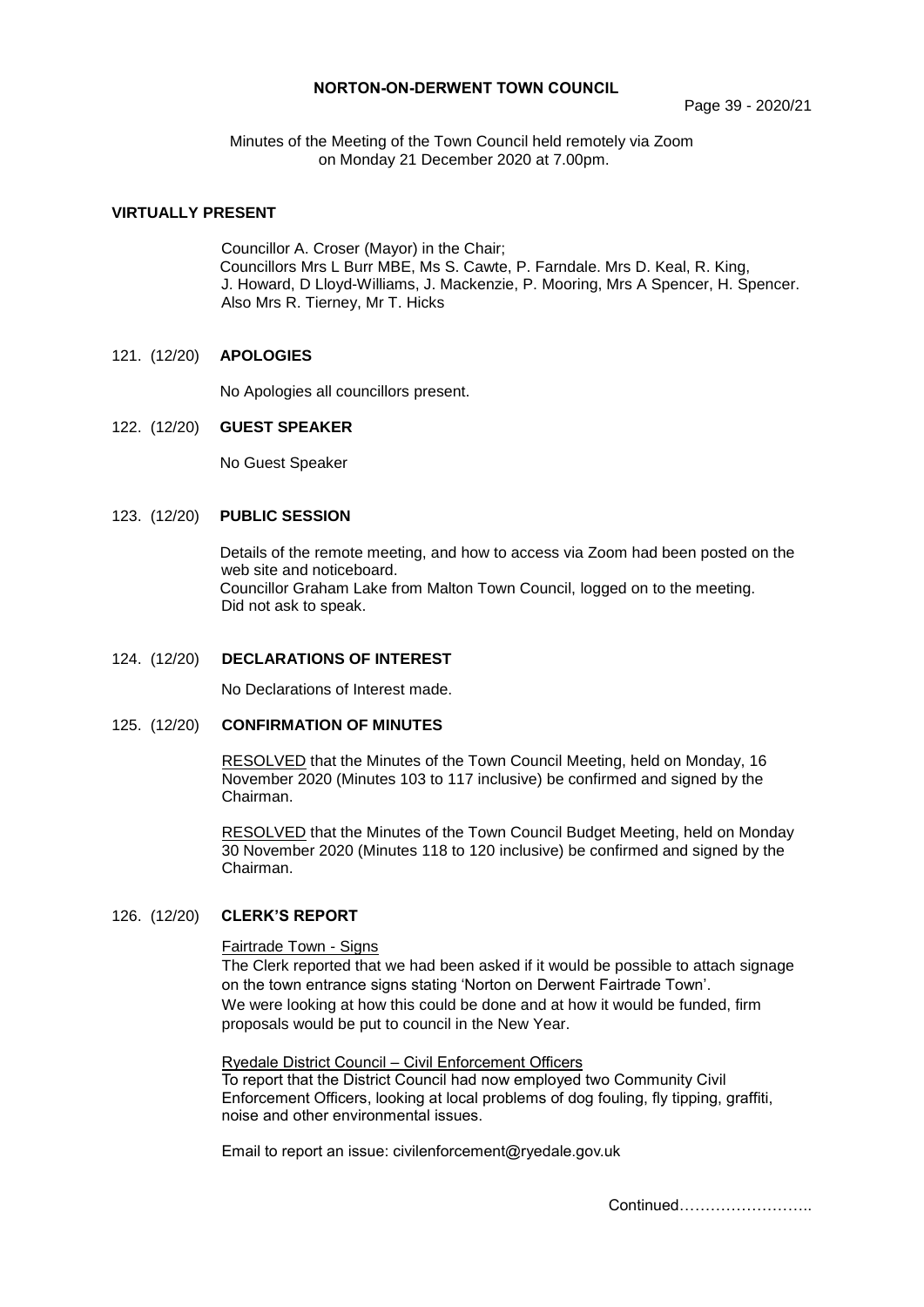### 126. (12/20) **CLERK'S REPORT** (continued)

### Census 2021

To report on the Government Census for 2021;

Households across the country will soon be asked to take part in Census 2021. The census is a once-in-a-decade survey that gives the most accurate estimate of all the people and households in England and Wales. It has been carried out every decade since 1801, with the exception of 1941.

It will be the first run predominantly online, with households receiving a letter with a unique access code, allowing them to complete the questionnaire on their computers, phones or tablets.

Census day will be on March 21, but households across the country will receive letters with online codes allowing them to take part from early March.

The census will include questions about your sex, age, work, health, education, household size and ethnicity. And, for the first time, there will be a question asking people whether they have served in the armed forces, as well as voluntary questions for those aged 16 and over on sexual orientation and gender identity.

Results will be available within 12 months, although personal records will be locked away for 100 years, kept safe for future generations.

### Norton in Bloom - Seating Project

To report that a roadside compliant contractor from the County Council list of approved contractors had been found, and Ryedale Landscapes had been instructed and were due to undertake installation of the seats and planters in late January 2021.

## 127. (12/20) **TOWN MAYOR'S REPORT**

### Christmas Lights

The Mayor reported that he was receiving very good feedback from the public on the festive lights and would like to thank Councillor King and the Deputy Clerk for all their work in ensuring a good display.

#### Budget Meeting

The Mayor thanked all members that had logged on to the meeting.

#### Neighbourhood Plan Meeting

The Mayor reported that good progress had been made and that the timetable for advancing the plan was a lot clearer.

### Pandemic

The Mayor reported an update from North Yorkshire County Council. Stating that the County Council could see at least another six months of restrictions, with a third spike in January. There was still concern over the infection rate in Scarborough, although with much more testing taking place this could be impacting on the numbers, but the hospital admissions were also rising.

The economic impact was now massive especially on the hospitality industry, which made up a large section of business in North Yorkshire.

With the vaccine now beginning to be available and the first ones given from Derwent Surgery there was optimism for the future.

Note. Members expressed some concern with the procedures in place for administering the vaccine, although further sites for mass vaccination were due to open in the New Year.

#### North Yorkshire - Devolution

The Mayor reported that the proposals from both North Yorkshire County Council and the District Councils had now been submitted, and the public consultation would begin in February 2021.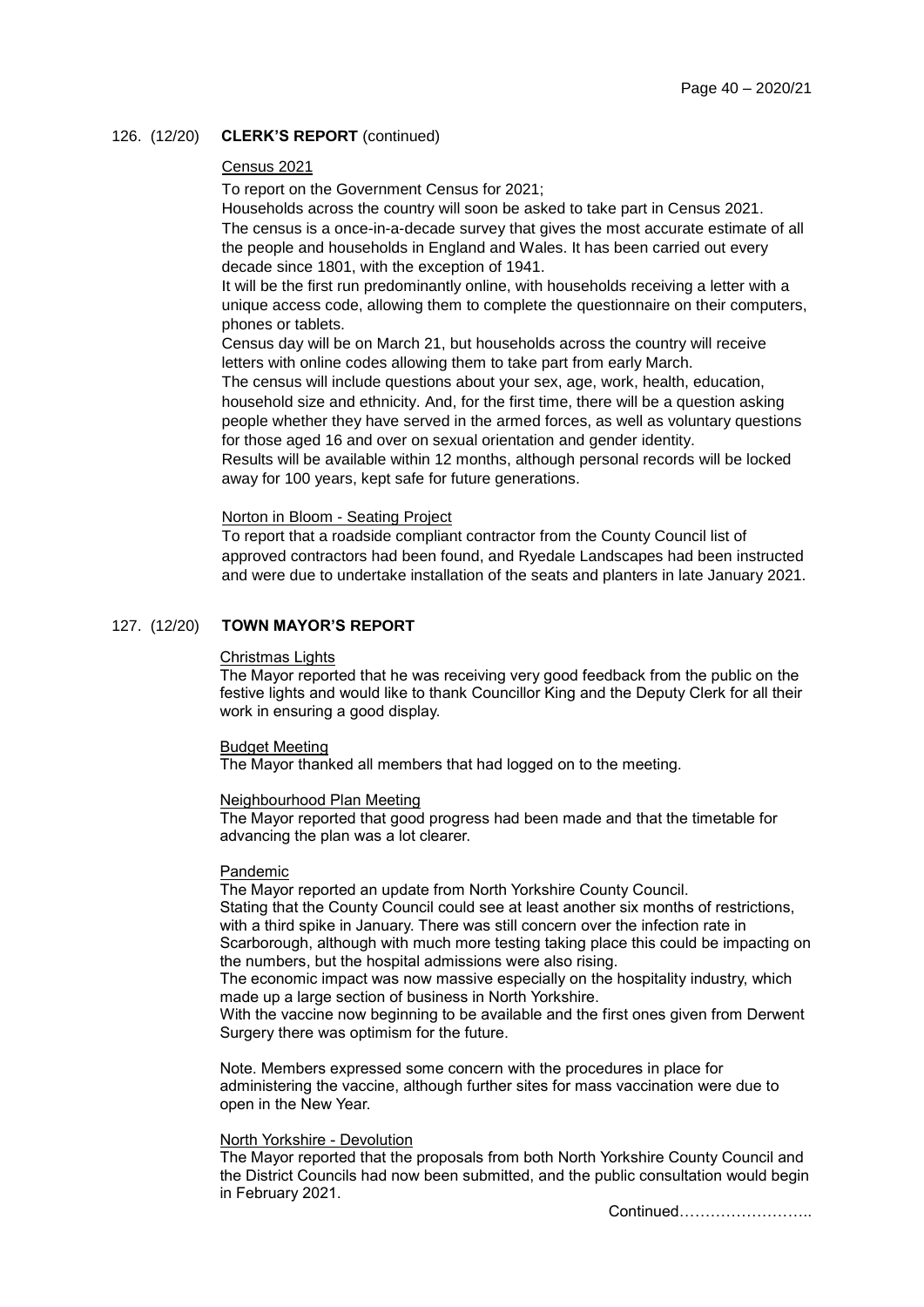## 127. (12/20) **TOWN MAYOR'S REPORT** (continued)

### Other Items of Note.

The Mayor reported on the loss of two prominent local business men in recent weeks, Mr Ian Beecham, and Mr Mick Barker. Our thoughts go to their families.

The pavement on Beverley Road, beyond the Town Entrance Sign had now been cleaned of mud.

The Tidy Group reported that over the past year they had collected almost 500 bags of litter along with other materials, across both Malton and Norton.

### 128. (12/20) **FINANCIAL MATTERS**

(a) Accounts paid and for payment

The Clerk reported that accounts nos. 175 to 189 inclusive, amounting to £14,152.86 had been paid since the last meeting of the Council. RESOLVED that account nos. 190 to 194 inclusive, amounting to £574.57 be paid. Payments to be made accordingly.

(b) Financial report

The Clerk's financial report for the period 01.11.20 to 30.11.20 was received.

- (c) Budgetary monitoring The Clerk's report for the period ending 30 November 2020 was received.
- (d) Budget for the Year 2021/22

RESOLVED that the Budget for the year 2021/22 be confirmed as set out in the Minutes of the Budget Meeting dated 30 November 2020. With a budget of £169,142 an increase of £3,936 on the budget for this year or an increase of approximately 2.38%

(e) Precept for the Year 2021/22

For 2021/22 the tax base for Norton based on Ryedale District Council's Band 'D' Equivalent had gone down by 91.40 properties, from 2602.28 for 2020/21 to 2510.88 for 2021/22 which was a decrease of 3.51%. RESOLVED that the Precept for the year 2021.22 be confirmed as £153,000 which represents a Band 'D' tax of £60.94, an increase of 0.36% over 2020/21.

129. (12/20) **PLANNING MATTERS**

- (a) Planning applications referred to the Town Council by Ryedale District Council, for comment and/or recommendation were dealt with as follows: -
- 20/01082/HOUSE Erection of single storey extensions to rear following removal of existing attached outbuildings. 25 Vine Street, Norton, YO17 9JD RESOLVED Recommend Approval subject to neighbour satisfaction.

20/01143/HOUSE Erection of single storey rear extension following removal of part of existing rear extension and conservatory. 10 Woodlands Avenue, Norton, YO17 9DB RESOLVED Recommend Approval.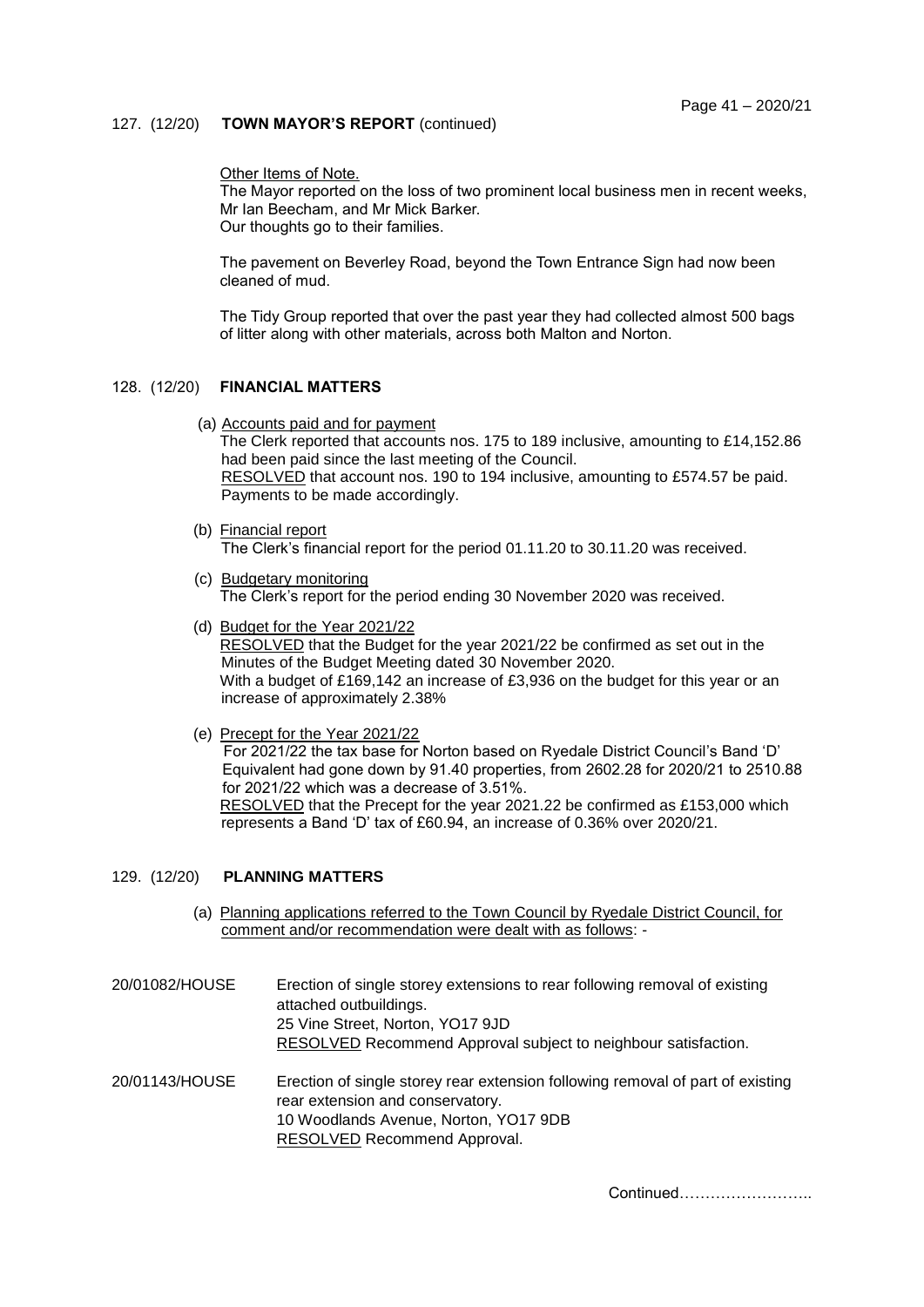## 129. (12/20) **PLANNING MATTERS** (continued)

20/01159/FUL Erection of CHP\* unit to replace the existing unit following demolition of existing buildings Karro Foods, Westfield Way, Norton, YO17 9HG RESOLVED Recommend Approval subject to stringent testing to ensure noise measurement levels are acceptable.

## (b) To receive decisions notified by Ryedale District Council.

No decisions received.

## 130. (12/20) **CEMETERY MATTERS**

Members received a report on the quotes received for the provision of new Disabled Toilet Facilities to be installed in the compound at the Cemetery. Detailed information had been circulated to all members prior to the meeting. RESOLVED to accept the quotation from J. Robinson and Son Builder in the sum of £26,242.63 plus V.A.T.

## 131. (12/20) **CORRESPONDENCE**

No correspondence received.

### 132. (12/20) **REPORTS OF REPRESENTATIVES ON OTHER ORGANISATIONS**

- (a) Councillor David Lloyd-Williams reported on the Neighbourhood Plan and stated that we were now moving to the last consultation process which would be going to all household at the beginning of February and run until the middle of March, following which it would move to the District Council for the next stage.
- (b) Councillor John Mackenzie reported on the Food Bank stating that with new rules from the Trussell Trust life was very difficult, and that with not being open for face to face appointments they were having to rely on making deliveries with teams phoning to assist the public as much as possible. The numbers making use of the Food Bank had risen considerably this year with probably double the numbers from last year. There were concerns for the New Year.
- (c) Councillor Mrs Ann Spencer and Councillor King reported that the Milton Rooms was doing well and that there had been some well received productions in the last week. There was now a good team of Trustees and Volunteers who were working well with each other.
- (d) Councillor Ms Sharon Cawte informed members that Ryedale Charities Together were working closely to make people aware of the help that was available.

## 133. (12/20) **MEMBERS QUESTIONS**

- (a) Councillor John Howard reported that he had received an apology from the Ministry of Housing Communities and Local Government with regard to the Byelaw, in that they were unable to give a definitive response to the application at this time.
- (b) Councillor Ray King reported that he had heard through social media that lorries were arriving in Lidl car park outside permitted hours and were unloading 'black bags'. This needed to be verified which the Mayor agreed to do by liaising with the police. Noted.